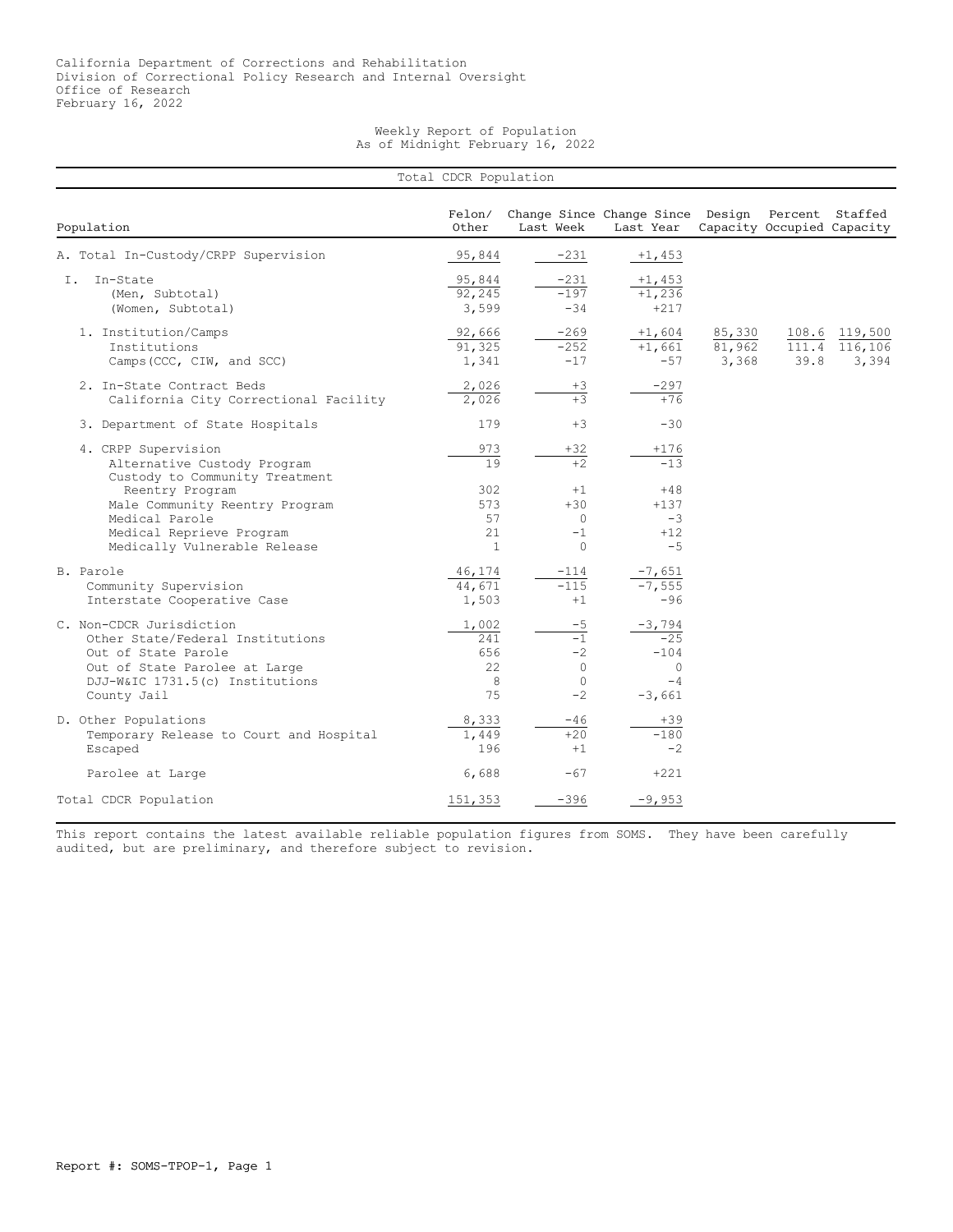## Weekly Report of Population As of Midnight February 16, 2022

## Weekly Institution Population Detail

| Institutions                                         | Felon/ | Design   | Percent  | Staffed  |
|------------------------------------------------------|--------|----------|----------|----------|
|                                                      | Other  | Capacity | Occupied | Capacity |
| Avenal State Prison (ASP)                            | 3,727  | 2,909    | 128.1    | 4,493    |
| Calipatria State Prison (CAL)                        | 2,744  | 2,308    | 118.9    | 3,451    |
| California Correctional Center (CCC)                 | 1,568  | 3,377    | 46.4     | 3,487    |
| California Correctional Institution (CCI)            | 3,071  | 2,172    | 141.4    | 3,389    |
| Central California Women's Facility (CCWF)           | 2,141  | 1,990    | 107.6    | 3,068    |
| Centinela State Prison (CEN)                         | 2,815  | 2,308    | 122.0    | 3,446    |
| California Health Care Facility - Stockton (CHCF)    | 2,142  | 2,953    | 72.5     | 2,951    |
| California Institution for Men (CIM)                 | 2,511  | 2,736    | 91.8     | 4,226    |
| California Institution for Women (CIW)               | 982    | 1,281    | 76.7     | 1,777    |
| California Men's Colony (CMC)                        | 3,171  | 3,816    | 83.1     | 4,407    |
| California Medical Facility (CMF)                    | 1,928  | 2,318    | 83.2     | 2,888    |
| California State Prison, Corcoran (COR)              | 3,467  | 3,115    | 111.3    | 4,476    |
| California Rehabilitation Center (CRC)               | 2,457  | 2,380    | 103.2    | 3,174    |
| Correctional Training Facility (CTF)                 | 4,106  | 2,800    | 146.6    | 4,323    |
| Chuckawalla Valley State Prison (CVSP)               | 2,429  | 1,738    | 139.8    | 2,804    |
| Folsom State Prison (FOL)                            | 2,689  | 2,065    | 130.2    | 3,078    |
| Folsom Women's Facility (FWF)                        | 180    | 403      | 44.7     | 530      |
| High Desert State Prison (HDSP)                      | 2,209  | 2,324    | 95.1     | 2,711    |
| Ironwood State Prison (ISP)                          | 2,113  | 2,200    | 96.0     | 3,300    |
| Kern Valley State Prison (KVSP)                      | 3,327  | 2,448    | 135.9    | 3,622    |
| California State Prison, Los Angeles County (LAC)    | 2,740  | 2,300    | 119.1    | 3,400    |
| Mule Creek State Prison (MCSP)                       | 3,746  | 3,284    | 114.1    | 4,255    |
| North Kern State Prison (NKSP)                       | 3,728  | 2,694    | 138.4    | 4,011    |
| Pelican Bay State Prison (PBSP)                      | 1,922  | 2,380    | 80.8     | 3,361    |
| Pleasant Valley State Prison (PVSP)                  | 2,495  | 2,308    | 108.1    | 3,433    |
| RJ Donovan Correctional Facility (RJD)               | 3,341  | 2,992    | 111.7    | 4,234    |
| California State Prison, Sacramento (SAC)            | 1,801  | 1,828    | 98.5     | 2,577    |
| California Substance Abuse Treatment Facility (SATF) | 4,806  | 3,424    | 140.4    | 5,227    |
| Sierra Conservation Center (SCC)                     | 2,886  | 3,404    | 84.8     | 4,250    |
| California State Prison, Solano (SOL)                | 3,220  | 2,594    | 124.1    | 4,092    |
| San Ouentin State Prison (SO)                        | 3,035  | 3,084    | 98.4     | 4,161    |
| Salinas Valley State Prison (SVSP)                   | 2,955  | 2,452    | 120.5    | 3,509    |
| Valley State Prison (VSP)                            | 2,900  | 1,961    | 147.9    | 2,942    |
| Wasco State Prison (WSP)                             | 3,314  | 2,984    | 111.1    | 4,447    |
| Institution Total                                    | 92,666 | 85,330   | 108.6    | 119,500  |